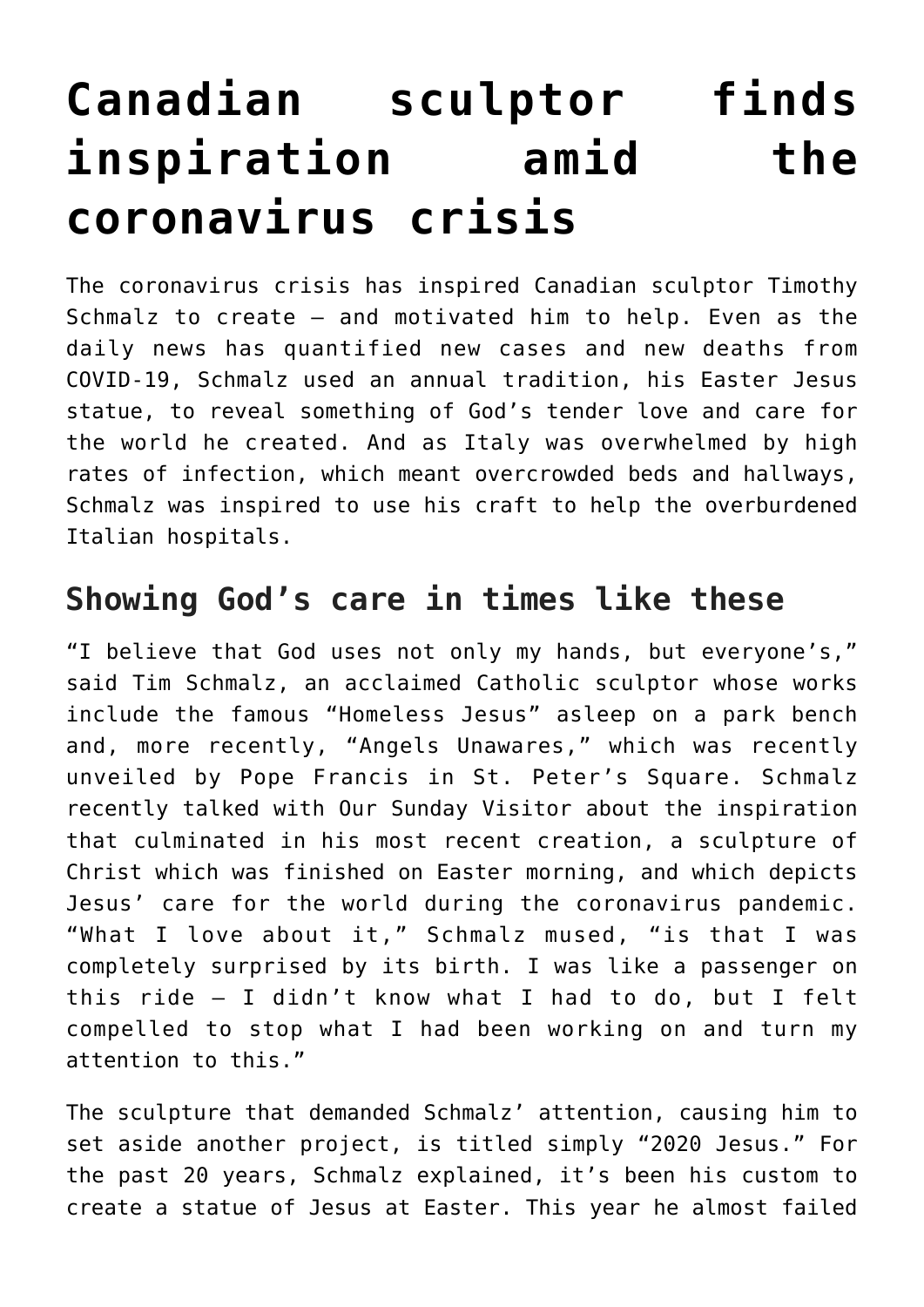to meet that goal, as he worked feverishly carving a series of bas relief sculptures depicting the 100 cantos of Dante's "The Divine Comedy." That series, which Schmalz calls "The Dante Project," will illustrate a new translation of "The Divine Comedy."

Indeed, both of Schmalz's most recent works have at their heart the pandemic that has caused people to seek refuge in their homes and behind their masks and to turn their hearts to God, whom they long to receive in the Eucharist.

## **God is still there**



2020 Jesus. Timothy Schmalz photos.

Schmalz explained that when he began sculpting "2020 Jesus" on Good Friday, he was uncertain what would emerge. "So I picked up a piece of clay," Schmalz said, "and in my hands, I started to model a cross. As I worked, the cross sort of turned into flames, revealing the suffering of humanity during this time. Centered before the cross was a sphere that turned into the world. In the center of the world is a fetus, a new human life being created. That is a sign of hope, suggesting that new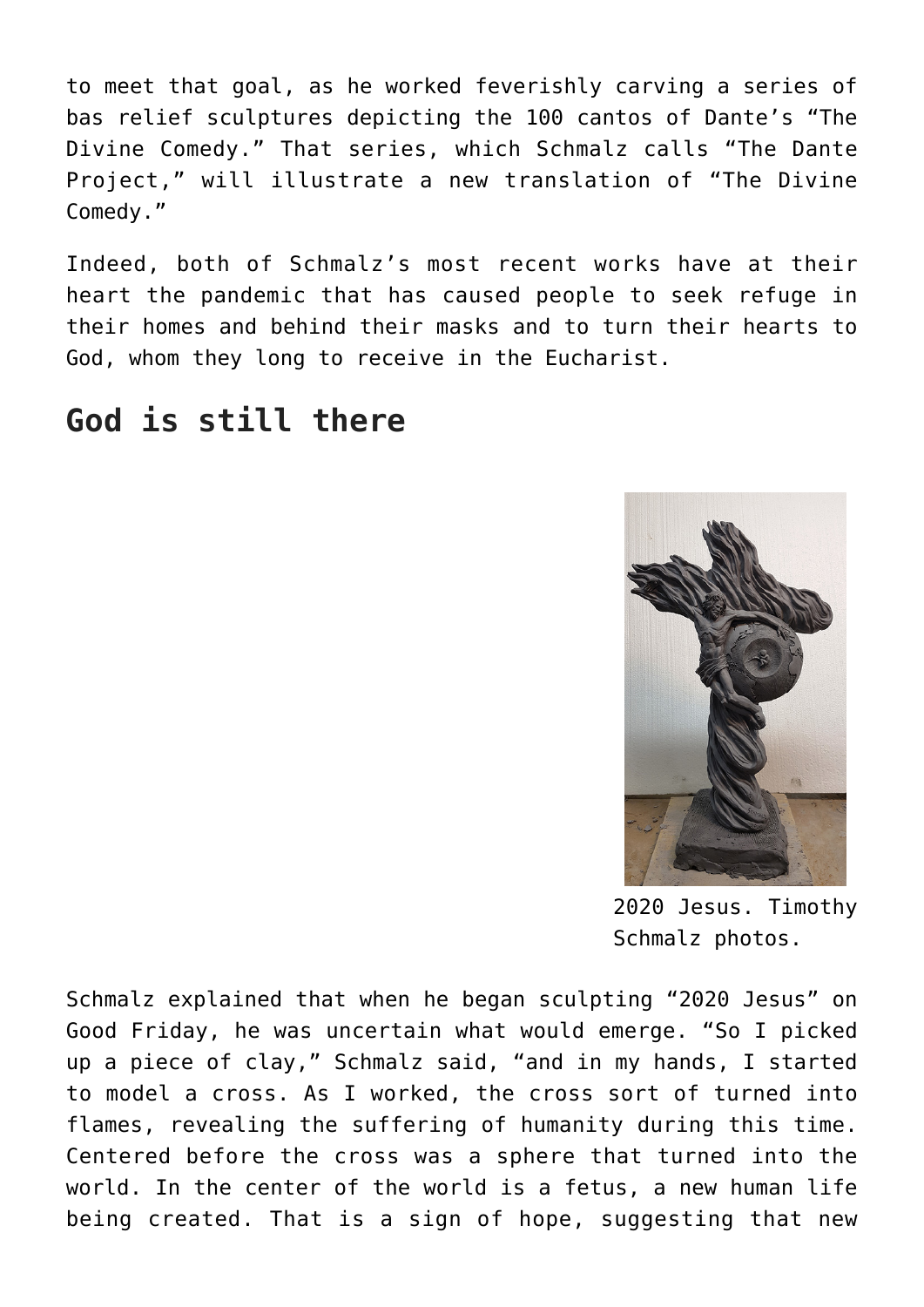life continues, life will go on."

And finally, Christ is in control, his arms wrapped firmly around the earth. If you look at the face of Jesus, Schmalz says, you can see his abundant love. Schmalz points out that the unborn child — suspended as he is in the center of the world — is still attached. The message is that beautiful things can come out of this period of pain and silence; humanity is going to bring forth new life.

Schmalz's sculpture of "2020 Jesus" took shape in only three days, as Catholics around the world observed the Triduum. The statue is small, but he hopes to recreate it in a life-size version, and he hopes that a church or city will want to exhibit it as a symbol of global spirituality.

## **Financial help for Italian hospitals**

Relieved to have completed his annual Easter sculpture with its focus on the coronavirus, Schmalz turned his attention back to the Dante series. That work, too, had the pandemic as its impetus. Schmalz had initially begun his ambitious project — sculpting an image representing each of 100 cantos in Dante Alighieri 's "Divine Comedy" — with plans to release a hardcover book in March 2021, on the 700th anniversary of the Italian poet's death. But as Schmalz was driving to his studio one Lenten morning, he heard a report on the radio about the scope of the pandemic in Italy. Despite their best efforts, Italian hospitals and medical teams were challenged beyond their capacity by patients with COVID-19. Hospital hallways were crowded, and the streets were empty as the death toll in that country neared 30,000.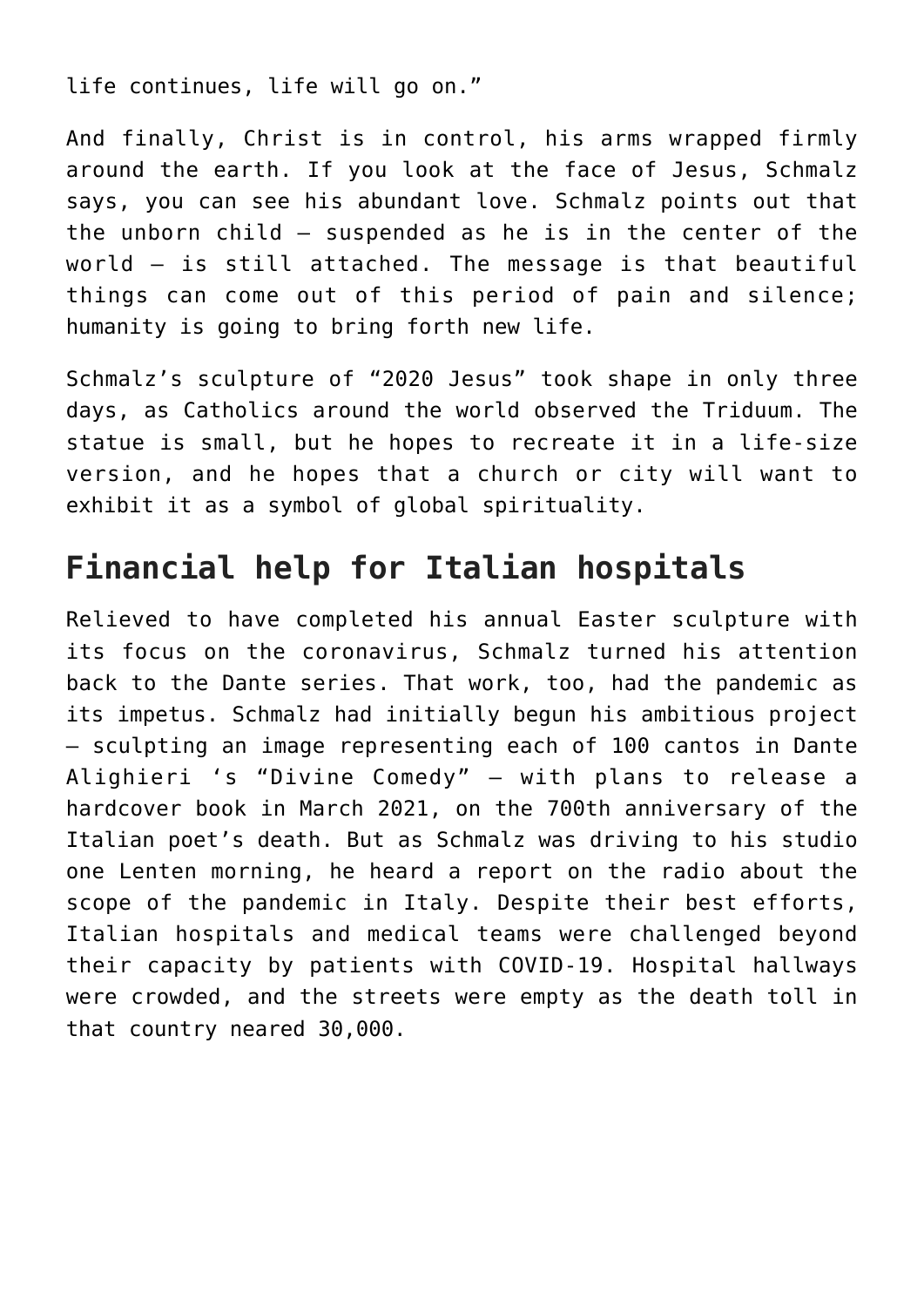

Dante

As Tim Schmalz realized the scope of the tragedy facing Dante's country of origin, he knew what he must do. "I thought, 'Isn't it ironic?'" Schmalz said. "Here I am, creating this greatest hero of Italy, while Italy is going through such a horrible situation." Then he put the two things, his Dante project and Italy's crisis, together, and he devised a plan to help. Schmalz phoned his co-author Daniel Fitzpatrick, the writer whose modern-day translation of "The Divine Comedy" would accompany the photos of Schmalz' sculptures. Fitzpatrick agreed: Rather than waiting until 2021 to release in hardcover, the two would release their book of poetry and art as an e-book in a series format. For a donation of just \$5, readers could sign up to receive two cantos each week – one on Wednesday and the second on Sunday — beginning with Dante's first recounting of the Inferno (Hell), moving through Purgatorio (Purgatory) and culminating in the Paradiso (Paradise), just in time for Italy's 700th anniversary celebration. All proceeds from the sale of the e-book would be donated to help the hospitals of Italy better care for their critically ill patients.